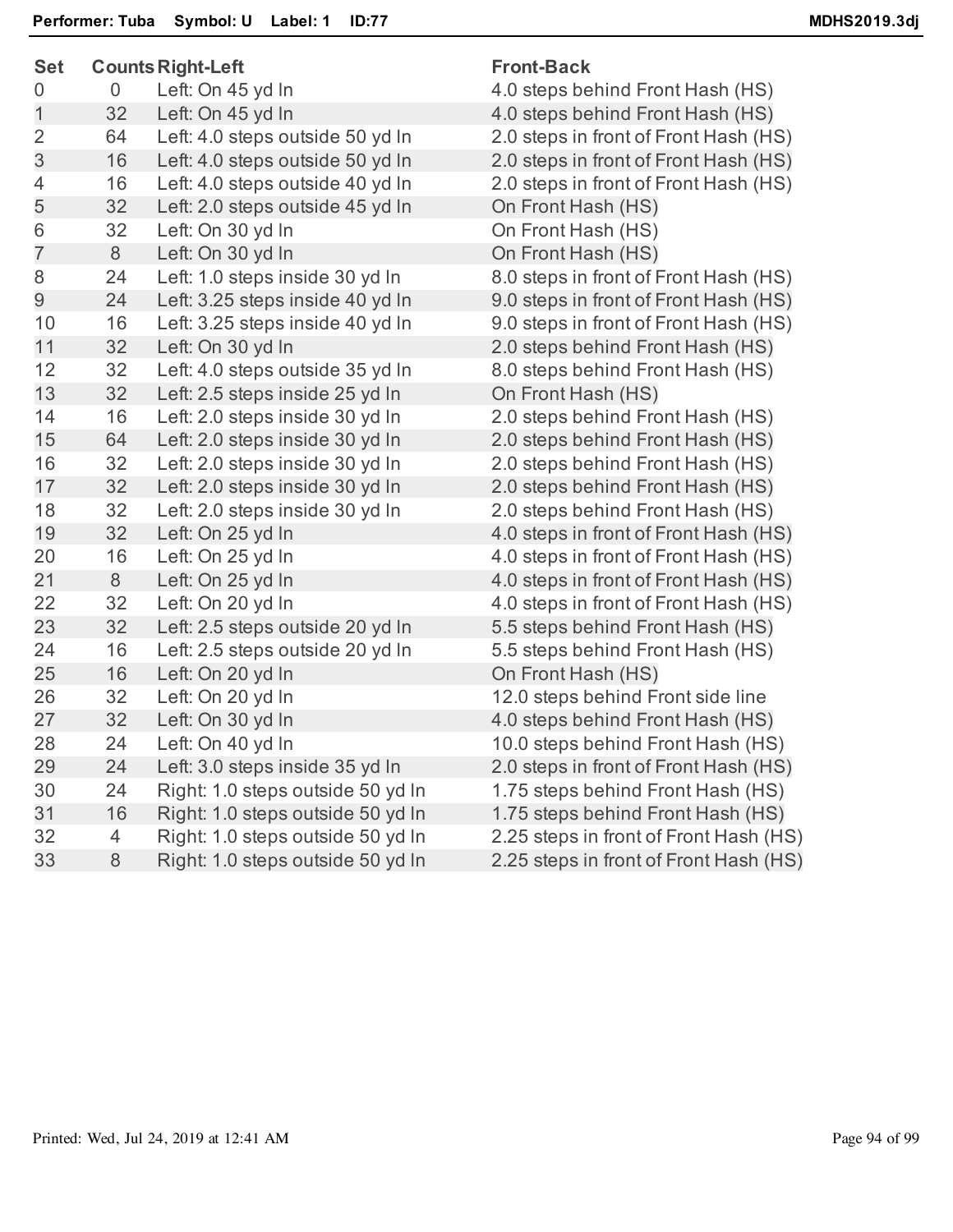| <b>Set</b>     | <b>Counts Right-Left</b> |                                   | <b>Front-Back</b>                      |  |
|----------------|--------------------------|-----------------------------------|----------------------------------------|--|
| 0              | 0                        | On 50 yd In                       | 4.0 steps behind Front Hash (HS)       |  |
| 1              | 32                       | On 50 yd In                       | 4.0 steps behind Front Hash (HS)       |  |
| $\overline{2}$ | 64                       | On 50 yd In                       | 2.0 steps in front of Front Hash (HS)  |  |
| 3              | 16                       | On 50 yd In                       | 2.0 steps in front of Front Hash (HS)  |  |
| 4              | 16                       | Left: On 40 yd In                 | 2.0 steps in front of Front Hash (HS)  |  |
| 5              | 32                       | Left: 2.0 steps inside 45 yd In   | On Front Hash (HS)                     |  |
| 6              | 32                       | Left: 4.0 steps outside 35 yd In  | On Front Hash (HS)                     |  |
| $\overline{7}$ | 8                        | Left: 4.0 steps outside 35 yd In  | On Front Hash (HS)                     |  |
| 8              | 24                       | Left: 4.0 steps outside 35 yd In  | 8.0 steps in front of Front Hash (HS)  |  |
| 9              | 24                       | Left: 2.25 steps outside 45 yd In | 7.75 steps in front of Front Hash (HS) |  |
| 10             | 16                       | Left: 2.25 steps outside 45 yd In | 7.75 steps in front of Front Hash (HS) |  |
| 11             | 32                       | Left: 4.0 steps outside 35 yd In  | 2.0 steps behind Front Hash (HS)       |  |
| 12             | 32                       | Left: On 35 yd In                 | 8.0 steps behind Front Hash (HS)       |  |
| 13             | 32                       | Left: 2.75 steps outside 30 yd In | On Front Hash (HS)                     |  |
| 14             | 16                       | Left: 2.0 steps outside 30 yd In  | 6.0 steps behind Front Hash (HS)       |  |
| 15             | 64                       | Left: 2.0 steps outside 30 yd In  | 6.0 steps behind Front Hash (HS)       |  |
| 16             | 32                       | Left: 2.0 steps outside 30 yd In  | 6.0 steps behind Front Hash (HS)       |  |
| 17             | 32                       | Left: 2.0 steps outside 30 yd In  | 6.0 steps behind Front Hash (HS)       |  |
| 18             | 32                       | Left: 2.0 steps outside 30 yd In  | 6.0 steps behind Front Hash (HS)       |  |
| 19             | 32                       | Left: 3.25 steps inside 25 yd In  | 2.5 steps in front of Front Hash (HS)  |  |
| 20             | 16                       | Left: 3.25 steps inside 25 yd In  | 2.5 steps in front of Front Hash (HS)  |  |
| 21             | 8                        | Left: 3.25 steps inside 25 yd In  | 2.5 steps in front of Front Hash (HS)  |  |
| 22             | 32                       | Left: 1.75 steps inside 20 yd In  | 2.0 steps in front of Front Hash (HS)  |  |
| 23             | 32                       | Left: 2.5 steps outside 20 yd In  | 2.5 steps behind Front Hash (HS)       |  |
| 24             | 16                       | Left: 2.5 steps outside 20 yd In  | 2.5 steps behind Front Hash (HS)       |  |
| 25             | 16                       | Left: 1.5 steps inside 20 yd In   | 2.0 steps behind Front Hash (HS)       |  |
| 26             | 32                       | Left: 2.0 steps inside 20 yd In   | 14.0 steps behind Front side line      |  |
| 27             | 32                       | Left: 3.0 steps inside 30 yd In   | 4.0 steps behind Front Hash (HS)       |  |
| 28             | 24                       | Left: 2.75 steps inside 40 yd In  | 11.0 steps behind Front Hash (HS)      |  |
| 29             | 24                       | Left: 3.25 steps outside 40 yd In | On Front Hash (HS)                     |  |
| 30             | 24                       | Right: 3.5 steps outside 50 yd In | 0.5 steps behind Front Hash (HS)       |  |
| 31             | 16                       | Right: 3.5 steps outside 50 yd In | 0.5 steps behind Front Hash (HS)       |  |
| 32             | 4                        | Right: 3.5 steps outside 50 yd In | 3.5 steps in front of Front Hash (HS)  |  |
| 33             | $\,8\,$                  | Right: 3.5 steps outside 50 yd In | 3.5 steps in front of Front Hash (HS)  |  |
|                |                          |                                   |                                        |  |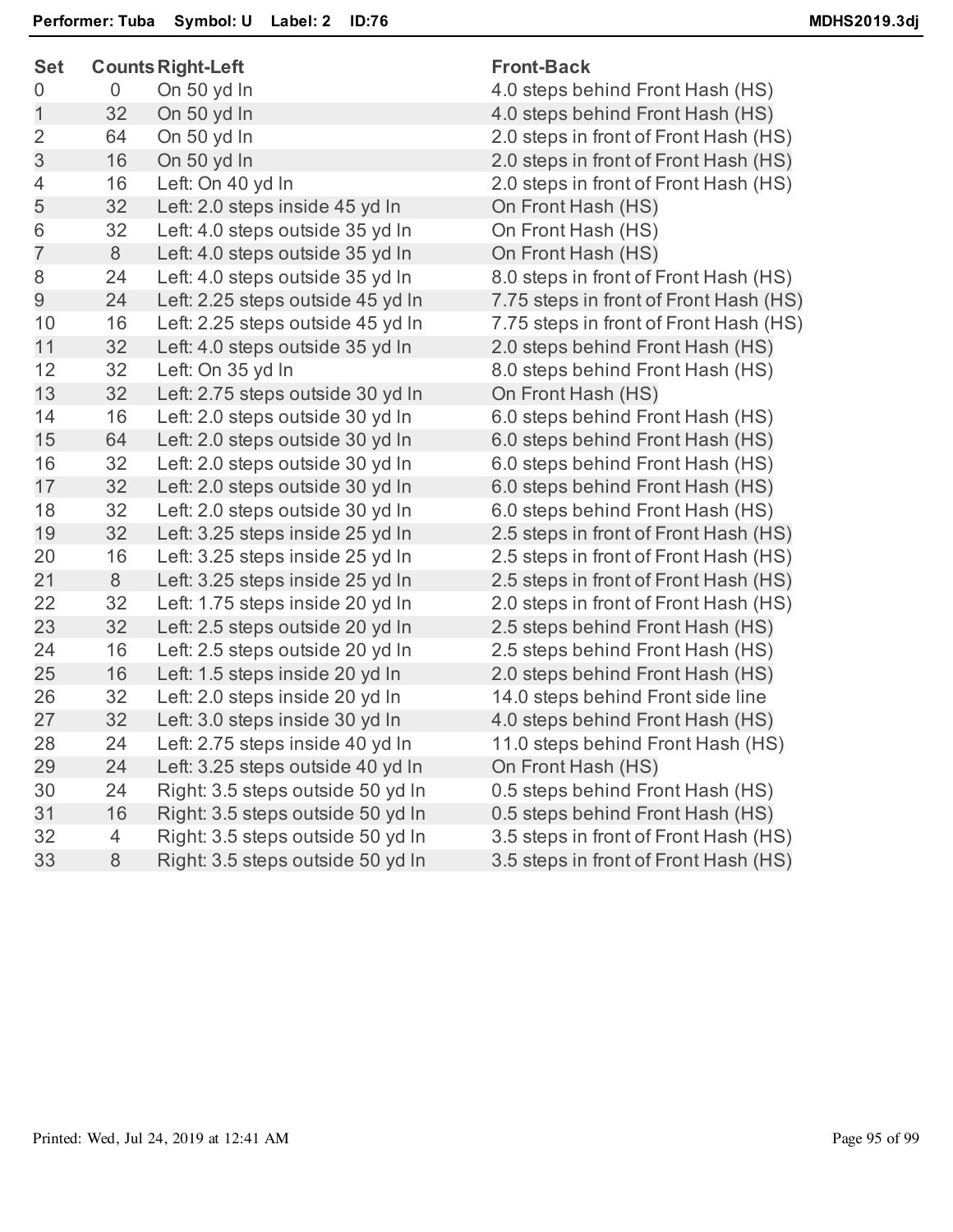| <b>Set</b>     |                | <b>Counts Right-Left</b>         | <b>Front-Back</b> |
|----------------|----------------|----------------------------------|-------------------|
| 0              | 0              | Right: On 45 yd In               | 4.0 steps be      |
| $\overline{1}$ | 32             | Right: On 45 yd In               | 4.0 steps be      |
| $\overline{2}$ | 64             | Right: 4.0 steps inside 45 yd In | 2.0 steps in      |
| $\mathfrak{S}$ | 16             | Right: 4.0 steps inside 45 yd In | 2.0 steps in      |
| $\overline{4}$ | 16             | Left: 4.0 steps outside 45 yd In | 2.0 steps in      |
| 5              | 32             | Left: 2.0 steps outside 50 yd In | On Front Ha       |
| 6              | 32             | Left: On 35 yd In                | On Front Ha       |
| $\overline{7}$ | 8              | Left: On 35 yd In                | On Front Ha       |
| 8              | 24             | Left: 1.0 steps outside 35 yd In | 8.0 steps in      |
| 9              | 24             | Left: 0.25 steps inside 45 yd In | 6.5 steps in      |
| 10             | 16             | Left: 0.25 steps inside 45 yd In | 6.5 steps in      |
| 11             | 32             | Left: On 35 yd In                | 2.0 steps be      |
| 12             | 32             | Left: 4.0 steps outside 40 yd In | 8.0 steps be      |
| 13             | 32             | Left: On 30 yd In                | On Front Ha       |
| 14             | 16             | Left: 2.0 steps inside 30 yd In  | 10.0 steps b      |
| 15             | 64             | Left: 2.0 steps inside 30 yd In  | 10.0 steps b      |
| 16             | 32             | Left: 2.0 steps inside 30 yd In  | 10.0 steps b      |
| 17             | 32             | Left: 2.0 steps inside 30 yd In  | 10.0 steps b      |
| 18             | 32             | Left: 2.0 steps inside 30 yd In  | 10.0 steps b      |
| 19             | 32             | Left: 1.5 steps outside 30 yd In | 0.75 steps ir     |
| 20             | 16             | Left: 1.5 steps outside 30 yd In | 0.75 steps ir     |
| 21             | 8              | Left: 1.5 steps outside 30 yd In | 0.75 steps ir     |
| 22             | 32             | Left: 3.25 steps inside 20 yd In | 0.25 steps b      |
| 23             | 32             | Left: On 20 yd In                | 1.0 steps be      |
| 24             | 16             | Left: On 20 yd In                | 1.0 steps be      |
| 25             | 16             | Left: 3.25 steps inside 20 yd In | 4.0 steps be      |
| 26             | 32             | Left: 4.0 steps inside 20 yd In  | 12.0 steps in     |
| 27             | 32             | Left: 2.0 steps outside 35 yd In | 4.0 steps be      |
| 28             | 24             | Left: 2.5 steps outside 45 yd In | 12.0 steps b      |
| 29             | 24             | Left: 1.0 steps outside 40 yd In | 1.5 steps be      |
| 30             | 24             | Right: 3.0 steps inside 45 yd In | 1.75 steps in     |
| 31             | 16             | Right: 3.0 steps inside 45 yd In | 1.75 steps in     |
| 32             | $\overline{4}$ | Right: 3.0 steps inside 45 yd In | 5.75 steps ir     |
| 33             | 8              | Right: 3.0 steps inside 45 yd In | 5.75 steps ir     |
|                |                |                                  |                   |

steps behind Front Hash (HS) steps behind Front Hash (HS) steps in front of Front Hash (HS) steps in front of Front Hash (HS) steps in front of Front Hash (HS) Front Hash (HS) Front Hash (HS) Front Hash (HS) steps in front of Front Hash (HS) steps in front of Front Hash (HS) steps in front of Front Hash (HS) steps behind Front Hash (HS) steps behind Front Hash (HS) Front Hash (HS) 1 Steps behind Front Hash (HS) 1 steps behind Front Hash (HS) 16 3 Steps behind Front Hash (HS) 1) steps behind Front Hash (HS) 1 Steps behind Front Hash (HS)  $5$  steps in front of Front Hash (HS) 5 steps in front of Front Hash (HS) 5 steps in front of Front Hash (HS) 5 steps behind Front Hash (HS) steps behind Front Hash (HS) steps behind Front Hash (HS) steps behind Front Hash (HS) 3 Steps in front of Front Hash (HS) steps behind Front Hash (HS) 3 Steps behind Front Hash (HS) steps behind Front Hash (HS) 5 steps in front of Front Hash (HS) 5 steps in front of Front Hash (HS) 5 steps in front of Front Hash (HS)  $5$  steps in front of Front Hash (HS)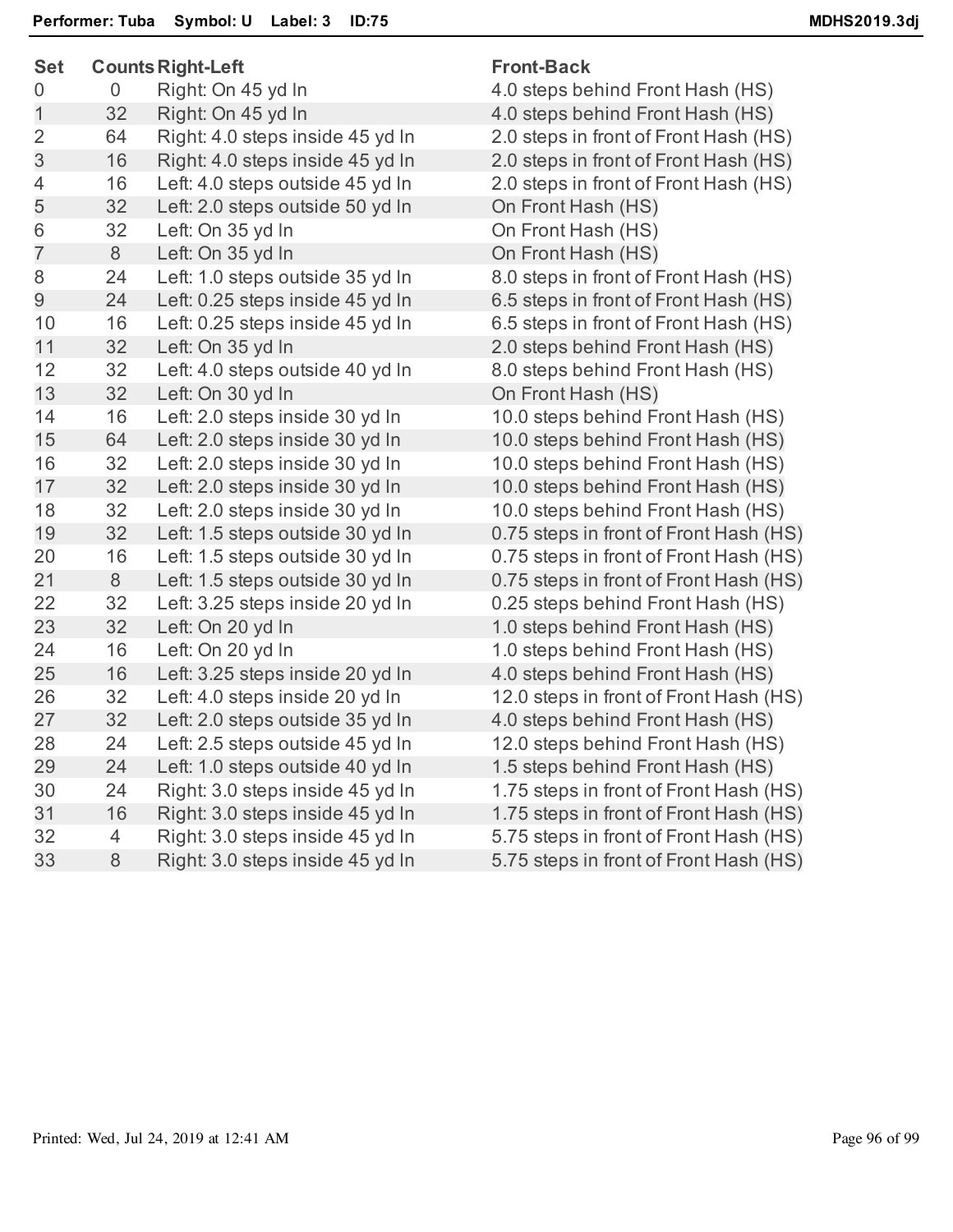| <b>Set</b>     | <b>Counts Right-Left</b> |                                   | <b>Front-Back</b>                      |  |
|----------------|--------------------------|-----------------------------------|----------------------------------------|--|
| 0              | $\overline{0}$           | Right: On 40 yd In                | 4.0 steps behind Front Hash (HS)       |  |
| 1              | 32                       | Right: On 40 yd In                | 4.0 steps behind Front Hash (HS)       |  |
| $\overline{2}$ | 64                       | Right: On 45 yd In                | 2.0 steps in front of Front Hash (HS)  |  |
| 3              | 16                       | Right: On 45 yd In                | 2.0 steps in front of Front Hash (HS)  |  |
| 4              | 16                       | Left: On 45 yd In                 | 2.0 steps in front of Front Hash (HS)  |  |
| 5              | 32                       | Right: 2.0 steps outside 50 yd In | On Front Hash (HS)                     |  |
| 6              | 32                       | Left: 4.0 steps outside 40 yd In  | On Front Hash (HS)                     |  |
| $\overline{7}$ | 8                        | Left: 4.0 steps outside 40 yd In  | On Front Hash (HS)                     |  |
| 8              | 24                       | Left: 2.0 steps inside 35 yd In   | 8.0 steps in front of Front Hash (HS)  |  |
| 9              | 24                       | Left: 3.0 steps inside 45 yd In   | 5.25 steps in front of Front Hash (HS) |  |
| 10             | 16                       | Left: 3.0 steps inside 45 yd In   | 5.25 steps in front of Front Hash (HS) |  |
| 11             | 32                       | Left: 4.0 steps outside 40 yd In  | 2.0 steps behind Front Hash (HS)       |  |
| 12             | 32                       | Left: On 40 yd In                 | 8.0 steps behind Front Hash (HS)       |  |
| 13             | 32                       | Left: 2.75 steps inside 30 yd In  | On Front Hash (HS)                     |  |
| 14             | 16                       | Left: 2.0 steps inside 35 yd In   | 2.0 steps behind Front Hash (HS)       |  |
| 15             | 64                       | Left: 2.0 steps inside 35 yd In   | 2.0 steps behind Front Hash (HS)       |  |
| 16             | 32                       | Left: 2.0 steps inside 35 yd In   | 2.0 steps behind Front Hash (HS)       |  |
| 17             | 32                       | Left: 2.0 steps inside 35 yd In   | 2.0 steps behind Front Hash (HS)       |  |
| 18             | 32                       | Left: 2.0 steps inside 35 yd In   | 2.0 steps behind Front Hash (HS)       |  |
| 19             | 32                       | Left: 1.5 steps inside 30 yd In   | 0.75 steps behind Front Hash (HS)      |  |
| 20             | 16                       | Left: 1.5 steps inside 30 yd In   | 0.75 steps behind Front Hash (HS)      |  |
| 21             | 8                        | Left: 1.5 steps inside 30 yd In   | 0.75 steps behind Front Hash (HS)      |  |
| 22             | 32                       | Left: 3.0 steps outside 25 yd In  | 2.25 steps behind Front Hash (HS)      |  |
| 23             | 32                       | Left: 2.5 steps inside 20 yd In   | 2.5 steps behind Front Hash (HS)       |  |
| 24             | 16                       | Left: 2.5 steps inside 20 yd In   | 2.5 steps behind Front Hash (HS)       |  |
| 25             | 16                       | Left: 3.25 steps outside 25 yd In | 6.0 steps behind Front Hash (HS)       |  |
| 26             | 32                       | Left: 2.0 steps outside 25 yd In  | 10.0 steps in front of Front Hash (HS) |  |
| 27             | 32                       | Left: 1.0 steps inside 35 yd In   | 4.0 steps behind Front Hash (HS)       |  |
| 28             | 24                       | Left: 0.5 steps inside 45 yd In   | 12.5 steps behind Front Hash (HS)      |  |
| 29             | 24                       | Left: 1.75 steps inside 40 yd In  | 2.5 steps behind Front Hash (HS)       |  |
| 30             | 24                       | Right: 4.0 steps inside 45 yd In  | 4.25 steps in front of Front Hash (HS) |  |
| 31             | 16                       | Right: 4.0 steps inside 45 yd In  | 4.25 steps in front of Front Hash (HS) |  |
| 32             | 4                        | Right: 4.0 steps inside 45 yd In  | 8.25 steps in front of Front Hash (HS) |  |
| 33             | 8                        | Right: 4.0 steps inside 45 yd In  | 8.25 steps in front of Front Hash (HS) |  |
|                |                          |                                   |                                        |  |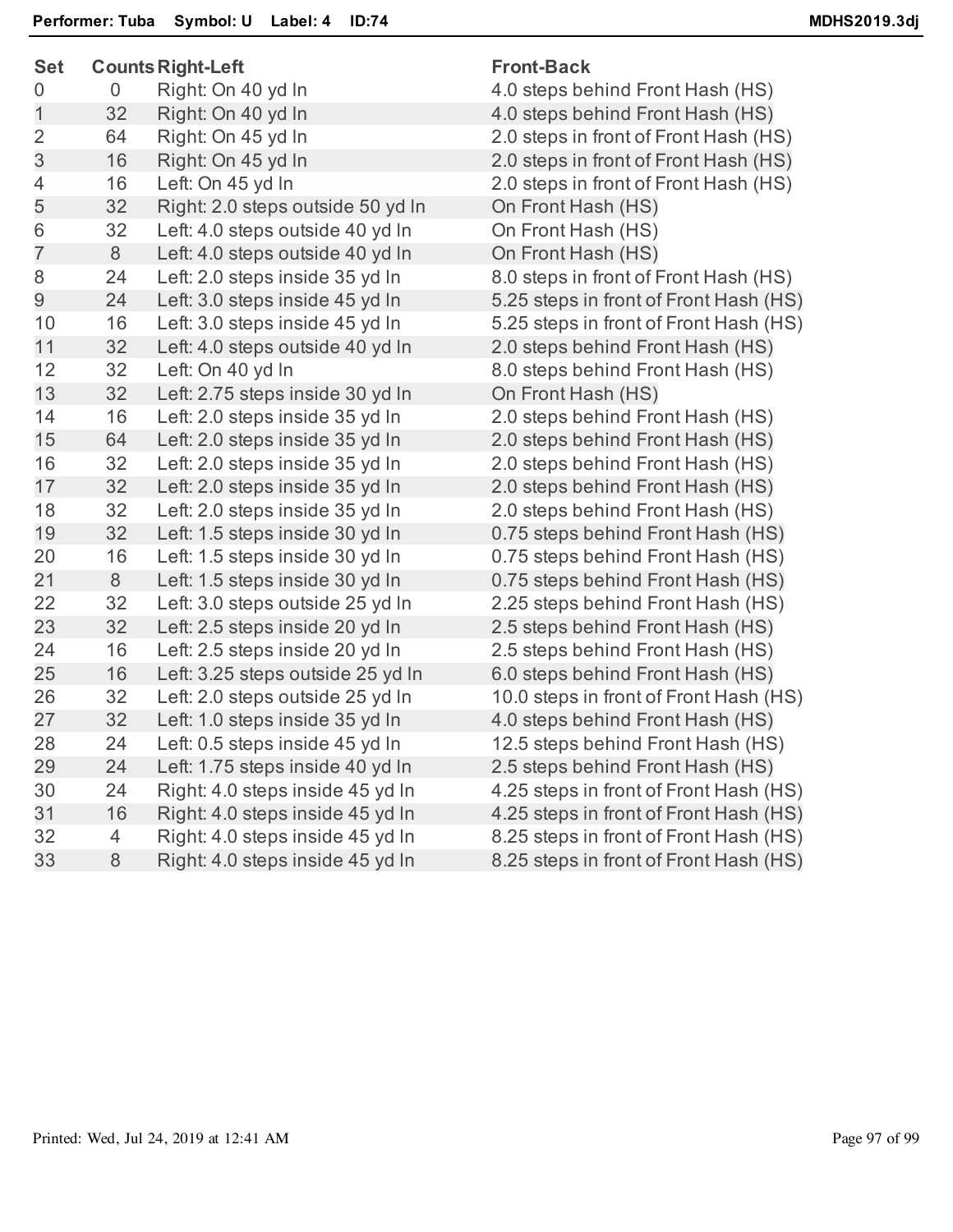| <b>Set</b> |                |                | <b>Counts Right-Left</b>          | <b>Front-Back</b>                      |  |
|------------|----------------|----------------|-----------------------------------|----------------------------------------|--|
|            | 0              | $\overline{0}$ | Right: On 35 yd In                | 4.0 steps behind Front Hash (HS)       |  |
|            | $\mathbf 1$    | 32             | Right: On 35 yd In                | 4.0 steps behind Front Hash (HS)       |  |
|            | $\overline{2}$ | 64             | Right: 4.0 steps inside 40 yd In  | 2.0 steps in front of Front Hash (HS)  |  |
|            | 3              | 16             | Right: 4.0 steps inside 40 yd In  | 2.0 steps in front of Front Hash (HS)  |  |
|            | 4              | 16             | Left: 4.0 steps outside 50 yd In  | 2.0 steps in front of Front Hash (HS)  |  |
|            | 5              | 32             | Right: 2.0 steps inside 45 yd In  | On Front Hash (HS)                     |  |
|            | 6              | 32             | Left: On 40 yd In                 | On Front Hash (HS)                     |  |
|            | $\overline{7}$ | 8              | Left: On 40 yd In                 | On Front Hash (HS)                     |  |
|            | 8              | 24             | Left: 3.0 steps outside 40 yd In  | 8.0 steps in front of Front Hash (HS)  |  |
|            | 9              | 24             | Left: 2.5 steps outside 50 yd In  | 4.25 steps in front of Front Hash (HS) |  |
|            | 10             | 16             | Left: 2.5 steps outside 50 yd In  | 4.25 steps in front of Front Hash (HS) |  |
|            | 11             | 32             | Left: On 40 yd In                 | 2.0 steps behind Front Hash (HS)       |  |
|            | 12             | 32             | Left: 4.0 steps outside 45 yd In  | 8.0 steps behind Front Hash (HS)       |  |
|            | 13             | 32             | Left: 2.75 steps outside 35 yd In | On Front Hash (HS)                     |  |
|            | 14             | 16             | Left: 2.0 steps outside 35 yd In  | 6.0 steps behind Front Hash (HS)       |  |
|            | 15             | 64             | Left: 2.0 steps outside 35 yd In  | 6.0 steps behind Front Hash (HS)       |  |
|            | 16             | 32             | Left: 2.0 steps outside 35 yd In  | 6.0 steps behind Front Hash (HS)       |  |
|            | 17             | 32             | Left: 2.0 steps outside 35 yd In  | 6.0 steps behind Front Hash (HS)       |  |
|            | 18             | 32             | Left: 2.0 steps outside 35 yd In  | 6.0 steps behind Front Hash (HS)       |  |
|            | 19             | 32             | Left: 3.25 steps outside 35 yd In | 2.5 steps behind Front Hash (HS)       |  |
|            | 20             | 16             | Left: 3.25 steps outside 35 yd In | 2.5 steps behind Front Hash (HS)       |  |
|            | 21             | 8              | Left: 3.25 steps outside 35 yd In | 2.5 steps behind Front Hash (HS)       |  |
|            | 22             | 32             | Left: 1.25 steps outside 25 yd In | 4.5 steps behind Front Hash (HS)       |  |
|            | 23             | 32             | Left: 2.5 steps inside 20 yd In   | 5.5 steps behind Front Hash (HS)       |  |
|            | 24             | 16             | Left: 2.5 steps inside 20 yd In   | 5.5 steps behind Front Hash (HS)       |  |
|            | 25             | 16             | Left: 1.75 steps outside 25 yd In | 8.0 steps behind Front Hash (HS)       |  |
|            | 26             | 32             | Left: On 25 yd In                 | 8.0 steps in front of Front Hash (HS)  |  |
|            | 27             | 32             | Left: 4.0 steps outside 40 yd In  | 4.0 steps behind Front Hash (HS)       |  |
|            | 28             | 24             | Left: 3.25 steps inside 45 yd In  | 12.75 steps behind Front Hash (HS)     |  |
|            | 29             | 24             | Left: 3.75 steps outside 45 yd In | 3.25 steps behind Front Hash (HS)      |  |
|            | 30             | 24             | Right: 2.0 steps outside 50 yd In | 6.0 steps in front of Front Hash (HS)  |  |
|            | 31             | 16             | Right: 2.0 steps outside 50 yd In | 6.0 steps in front of Front Hash (HS)  |  |
|            | 32             | 4              | Right: 2.0 steps outside 50 yd In | 10.0 steps in front of Front Hash (HS) |  |
|            | 33             | 8              | Right: 2.0 steps outside 50 yd In | 10.0 steps in front of Front Hash (HS) |  |
|            |                |                |                                   |                                        |  |